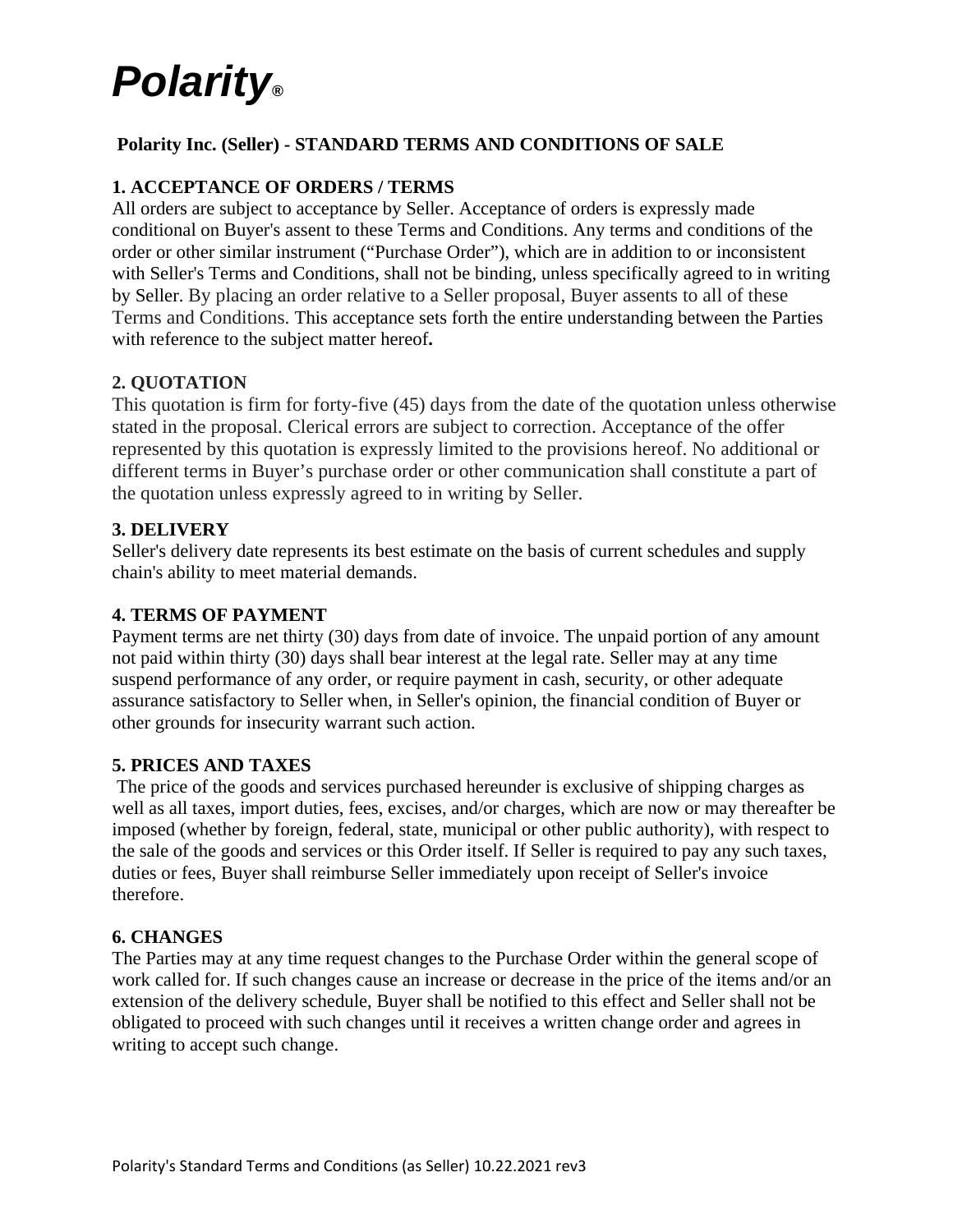## **7. FORCE MAJEURE**

Neither Party shall be liable to the other Party for any loss or damage hereunder incurred by the other Party due to unforeseen circumstances or to causes beyond the Party's reasonable control, including without limitation, strikes, lockouts, riots, wars, acts of God, fires, floods, natural disasters, pandemics, inability to obtain labor, unforeseen delays caused by suppliers, subcontractors or by other third parties, delays associated with licensing and/or exporting requirements or compliance with governmental laws, regulations, or orders. Prompt notice of any delay due to unforeseen circumstances or to causes beyond the Party's control shall be given to the other Party. Any such cause shall extend delivery dates to the extent of the delay so incurred.

### **8. SHIPMENT / RISK OF LOSS**

All prices/shipments are F.C.A. Factory, INCOTERMS 2020. Risk of loss and title shall pass to Buyer upon delivery to the carrier. Buyer may select the manner of shipment and the carrier by providing Seller with written shipping instructions at the time of placing the Purchase Order. In the absence of specific instructions, Seller reserves the right to make alternative arrangements if necessary, and Seller will ship by the method it deems most appropriate. When Seller obtains and is the applicant on licenses required by the U.S. Government, Seller's broker/freight forwarder will be used.

## **9. INSPECTION AND ACCEPTANCE**

Buyer shall inspect and reject the goods or services as soon as possible after receipt. Unless Seller receives notification or rejection of the goods or services within five (5) days of receipt, the Buyer shall be deemed to have accepted the goods or services*.* Buyer's exclusive remedy shall be as described under Paragraph 14, Warranty.

#### **10. EXPORT REQUIREMENTS**

This Order is subject to all applicable US laws and regulations relating to the export of goods and any associated technical data furnished under this Order. Buyer shall not ship, transfer, export or use the goods and data in violation of applicable export laws, regulations or restrictions. Buyer acknowledges that export includes access or transfer to a foreign person as that term is defined by applicable US export laws and regulations.

#### **11. CANCELLATIONS**

Orders cannot be cancelled or modified by Buyer without the written consent of Seller. In the event of cancellation, Buyer will be advised of and will be responsible for prompt payment of applicable cancellation charges, which may include but are not limited to charges for raw materials, work in process, finished goods and applicable overhead and profit.

#### **12. LIMITATION OF LIABILITY**

**SELLER'S AGGREGATE LIABILITY ON ANY CLAIM OF ANY KIND, OR LOSS OR DAMAGES ARISING OUT OF, CONNECTED WITH, OR RESULTING FROM THIS PURCHASE ORDER OR FROM THE PERFORMANCE OR BREACH HEREOF, WHETHER SOUNDING IN NEGLIGENCE, TORT OR CONTRACT INCLUDING BUT NOT LIMITED TO ANY DEFAULT TERMINATION OR FROM THE MANUFACTURE, SALE, DELIVERY, REPAIR, USE OR RESALE OF ANY PRODUCT(S) AND/OR SERVICES(S) COVERED BY OR FURNISHED UNDER THIS**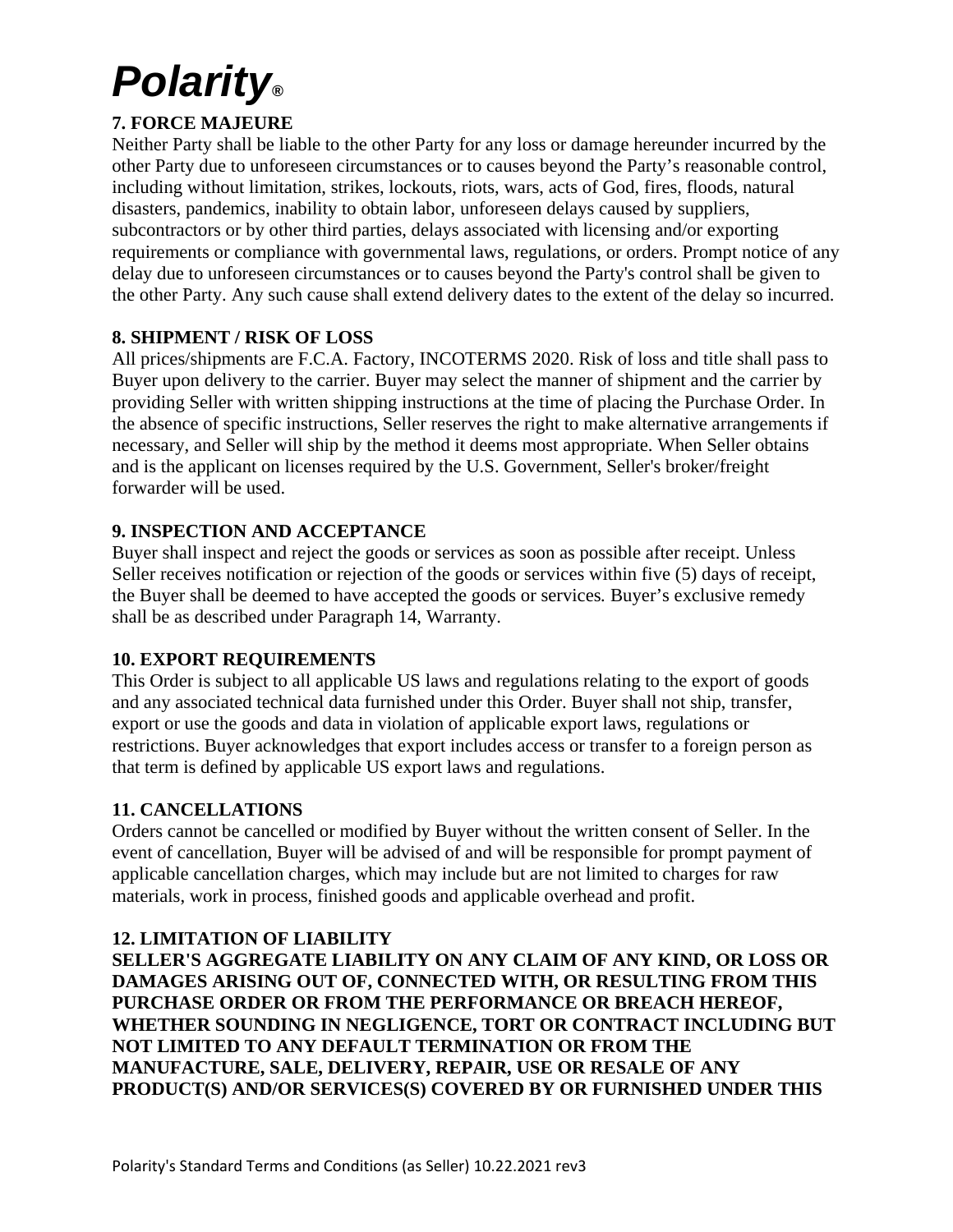**PURCAHSE ORDER SHALL IN NO CASE EXCEED THE PAYMENT RECEIVED FOR THE PRODUCT, SERVICE OR PART, WHICH GIVES RISE TO THE CLAIM. IN NO EVENT SHALL SELLER BE LIABLE FOR INCIDENTAL, SPECIAL OR CONSEQUENTIAL DAMAGES OF ANY NATURE WITH RESPECT TO ANY SUCH CLAIM, ANY PRODUCT(S), SOLD OR ANY SERVICE(S) RENDERED. BUYER SHALL DEFEND, INDEMNIFY AND HOLD HARMLESS SELLER AGAINST THIRD PARTY CLAIMS ATTRIBUTABLE IN ANY WAY TO BUYER'S USE, DISTRIBUTION, OR SALE OF THE GOODS OR SERVICES.** 

### **13. ASSIGNMENT**

Buyer shall not assign this Purchase Order in whole or in part without the prior written consent of Seller which consent shall not be unreasonably withheld. A change of corporate name by a Party, merger or other corporate reorganization (provided that the Party remains the surviving entity) or the sale by a Party of all or substantially all of its assets shall not be deemed an assignment or transfer hereunder.

#### **14. WARRANTY**

Seller warrants the products provided pursuant to this Purchase Order against defects in workmanship and materials for a period of 6 months, under normal use and service, from date of shipment and to no further extent. Seller's obligation under this warranty is limited to replacing or repairing or giving credit at the Seller's sole option for any of said products which shall, within fifteen (15) days after failure, be returned to Seller's place of origin, transportation charges prepaid, and which are, after examination, determined by Seller to be defective. This warranty shall not apply to any product which shall have been repaired or altered, except by Seller, or which shall have not been maintained in accordance with any handling or operating instructions supplied by Seller, or which shall have been subjected to extensive physical or electrical stress, misuse, abuse, negligence, improper installation, or accidents. The aforementioned provisions do not extend the original warranty period of any product, which has either been repaired or replaced by Seller. Buyer shall contact Seller for an authorized Return Material Authorization number and notification that Seller has obtained the appropriate import license, if a license is applicable.

**SELLER SHALL NOT UNDER ANY CIRCUMSTANCES BE LIABLE TO BUYER FOR INCIDENTAL, SPECIAL OR CONSEQUENTIAL DAMAGES FOR LOSS OF WHATEVER NATURE ARISING OUT OF OR CONNECTED WITH OR RESULTING FROM THE SALE BY SELLER OR THE RESALE OR USE BY BUYER OF ANY PRODUCT(S) AND/OR SERVICE(S) DELIVERED HEREUNDER.** 

**THIS WARRANTY IS STATED IN LIEU OF ALL OTHER WARRANTIES, EXPRESS, STATUTORY OR IMPLIED, OR OTHERWISE MADE INCLUDING BUT NOT LIMITED TO THE WARRANTY OF MERCHANTABILITY AND FITNESS FOR A PARTICULAR PURPOSE, AND OF ALL OTHER OBLIGATIONS OR LIABILITIES ON SELLER'S PART IN CONNECTION WITH THE SALE OF SAID PRODUCTS, AND SELLER NEITHER ASSUMES NOR AUTHORIZES ANY OTHER PERSON TO ASSUME FOR SELLER ANY OTHER OBLIGATION OR LIABILITIES IN CONNECTION WITH THE SALE OF THE PRODUCTS OR SERVICES.**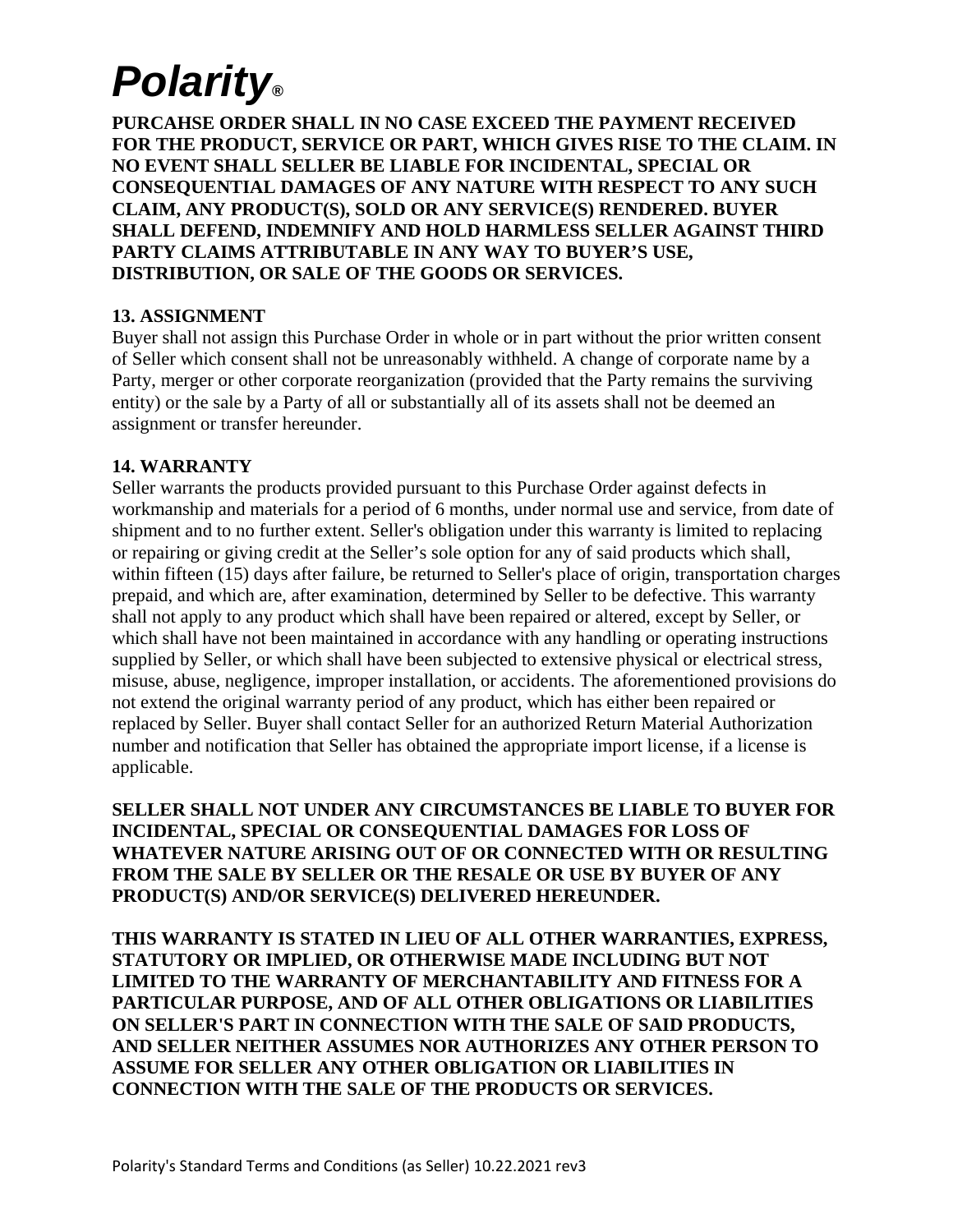## **15. PATENT INDEMNITY**

Buyer shall indemnify, defend and hold harmless Seller and its officers, directors, employees, agents, shareholders or members (collectively, "Representatives"), successors and assigns, affiliates, and their respective Representatives, successors and assigns and affiliates, against any and all claims, actions, suits, liabilities, losses, damages, fines, penalties, fees, costs and expenses, including, without limitation, reasonable attorney's fees and costs and other litigation fees, costs and expenses (collectively, "Losses"), resulting from or in connection with any claim, whether valid or not, of infringement of any patent or any other intellectual property right in connection with the processing of any goods for Buyer pursuant to instructions, designs, drawings or specifications given to Seller by Buyer for the production of goods for Buyer; including defective materials or products supplied by Buyer to Seller and incorporated by Seller into goods produced for Buyer, or the improper incorporation, assembly, use, processing, storage or handling of goods by Buyer or its customers. Buyer hereby agrees to indemnify Seller against any liability whatsoever for patent, trademark or trade name infringement, in any way, arising out of Buyer's design or goods manufactured in accordance with Buyer's specification.

### **16. PROPRIETARY/CONFIDENTIAL INFORMATION AND INTELLECTUAL PROPERTY**

All of the information, know-how, drawings, designs, specifications, and other documents prepared by Seller and particularly within Seller's knowledge, and which are designated or otherwise identified by Seller as proprietary and which are furnished by Seller to Buyer in connection with performance of this Purchase Order ("Proprietary Information"), shall not be used for any purpose other than the construction, operation, or maintenance of the products provided by Seller to Buyer pursuant to this Purchase Order, without the prior written authorization of Seller. Proprietary Information which is also designated or otherwise identified by Seller as confidential, and which is disclosed to Buyer in connection with performance of this Purchase Order ("Proprietary and Confidential Information"), shall not be disclosed by Buyer to any third party.

All rights and interests in the inventions, information, technical data or drawings, copyrights, patents, trademarks, know-how, trade secrets, or other intellectual property relating to Seller's products or disclosed by Seller to Buyer in connection this Purchase Order ("Intellectual Property") are the exclusive property of Seller. No ownership or license rights in the Intellectual Property are granted or conveyed to Buyer under this Purchase Order except the limited license right to construct, operate, or maintain the products provided pursuant to this Purchase Order, and which are necessary for performance of this Purchase Order.

Buyer agrees that (a) Seller's Proprietary Information (including Proprietary and Confidential Information), shall be used only for the purpose of and in connection with the products provided by Seller to Buyer pursuant to this Purchase Order; (b) Buyer shall not reverse engineer any Proprietary Information (including Proprietary and Confidential Information) or items that contain or include any such information, including products provided by Seller to Buyer pursuant to this Purchase Order, and shall not authorize or permit any such reverse engineering by any third party (including any third party entity or individual associated or affiliated with Buyer in